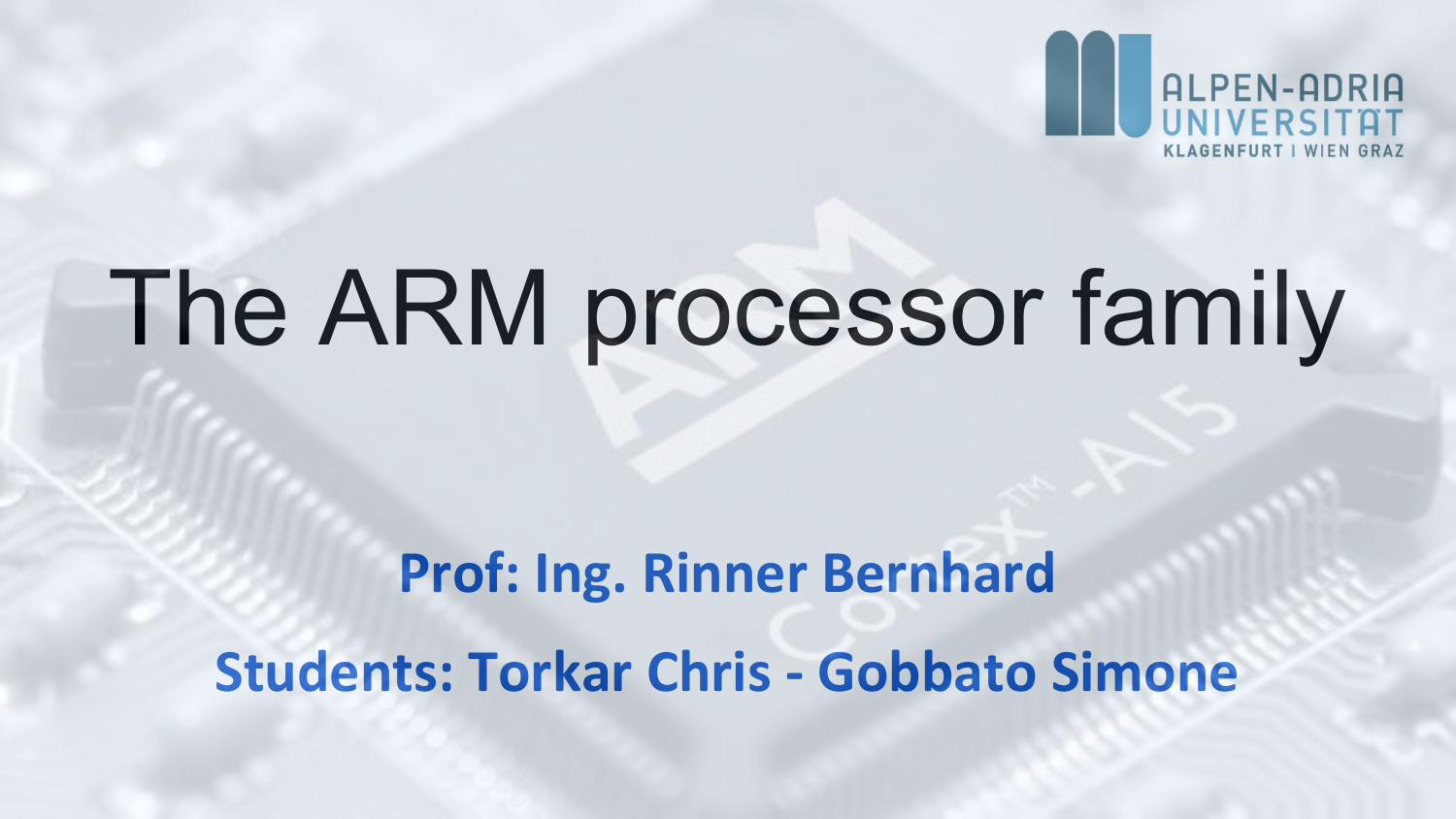#### General Introduction of ARM (1)

- Advanced Reduced-instruction-set-computer Machine:
	- typical RISC features:
		- large uniform register file
		- load/store architecture
		- simple addressing modes
		- uniform and fixed-length instruction fields
	- enhancements to a basic RISC architecture:
		- control over ALU and shifter in most data-processing instructions
		- auto-increment and auto-decrement addressing modes
		- load and store multiple instructions
		- conditional execution of almost all instructions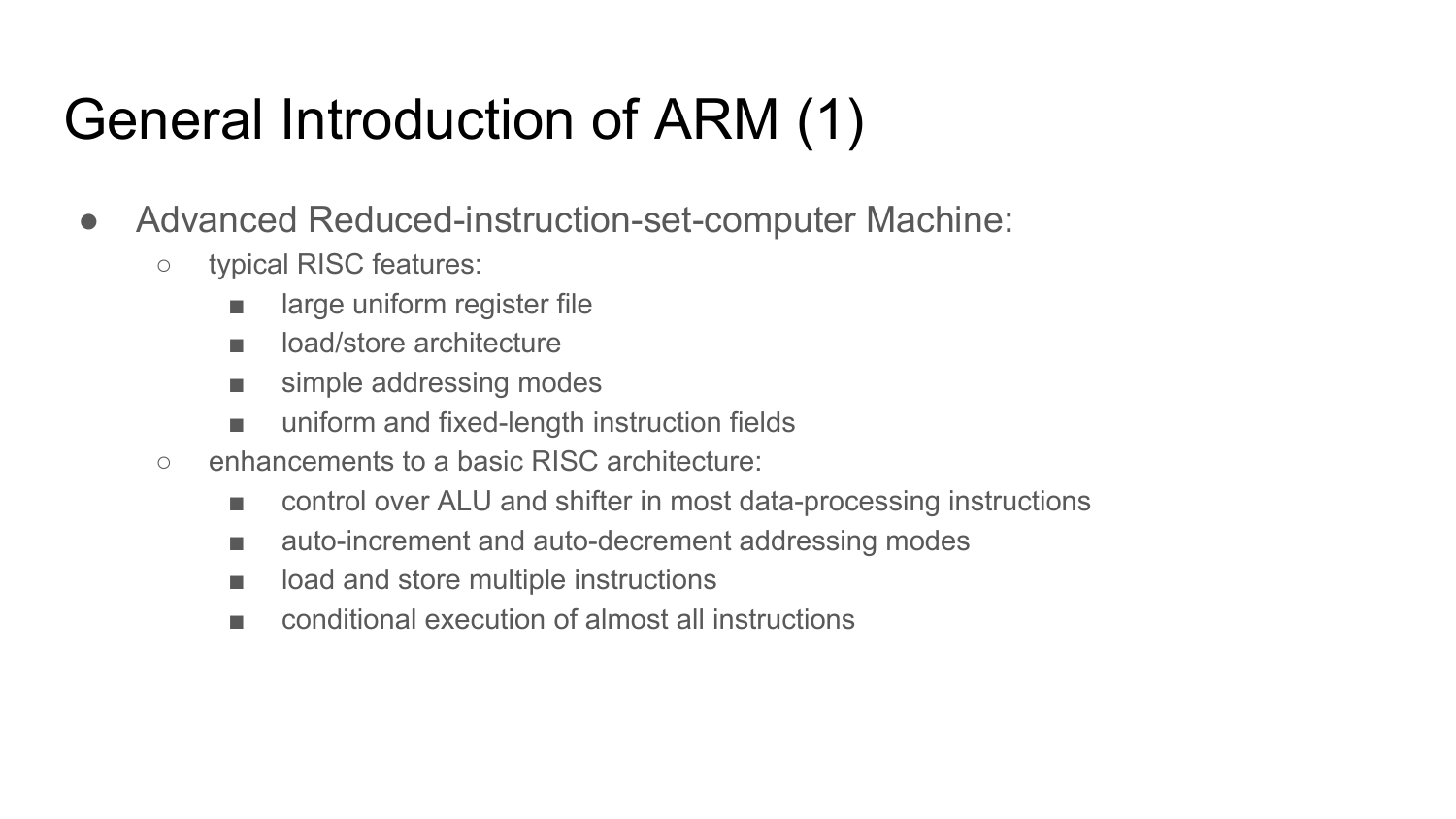#### General Introduction of ARM (2)

- ARM registers:
	- 31 general-purpose 32-bit registers:
		- 16 of these visible, the other are used to speed up exception processing
		- three of the 16 visible registers have special roles:
			- stack pointer: normally used R13
			- link register: normally used R14
			- program counter: normally used R15
	- 6 32-bit status registers (one for each exception mode):
		- Current program status register (CPSR): it mainly holds
			- four condition code flags (Negative, Zero, Carry and oVerflow)
			- $\bullet$  flags for overflow conditions (Q and GE flags)
			- two interrupt disable bits, one for each type of interrupt
			- type of instruction set / processor mode
			- Saved program status register (SPSR)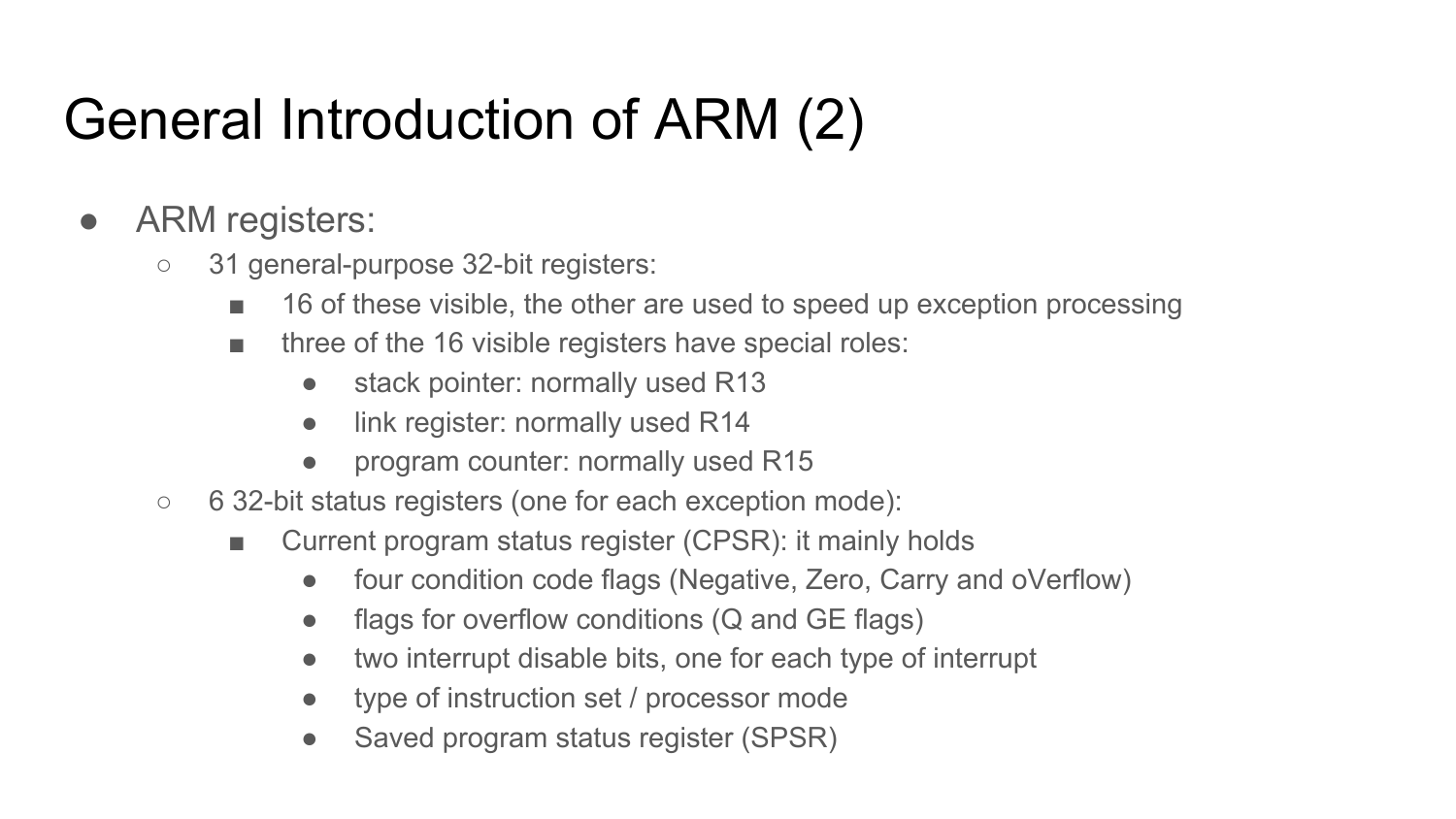#### General Introduction of ARM (3)

- ARM instruction sets:
	- ARM instruction set:
		- branch instruction
		- data-processing instructions
		- status register transfer instructions
		- load and store instructions
		- coprocessor instructions
		- exception-generating instructions
	- Thumb instruction set: subset of ARM instruction set in which each instruction is encoded in 16 bits instead of 32 bits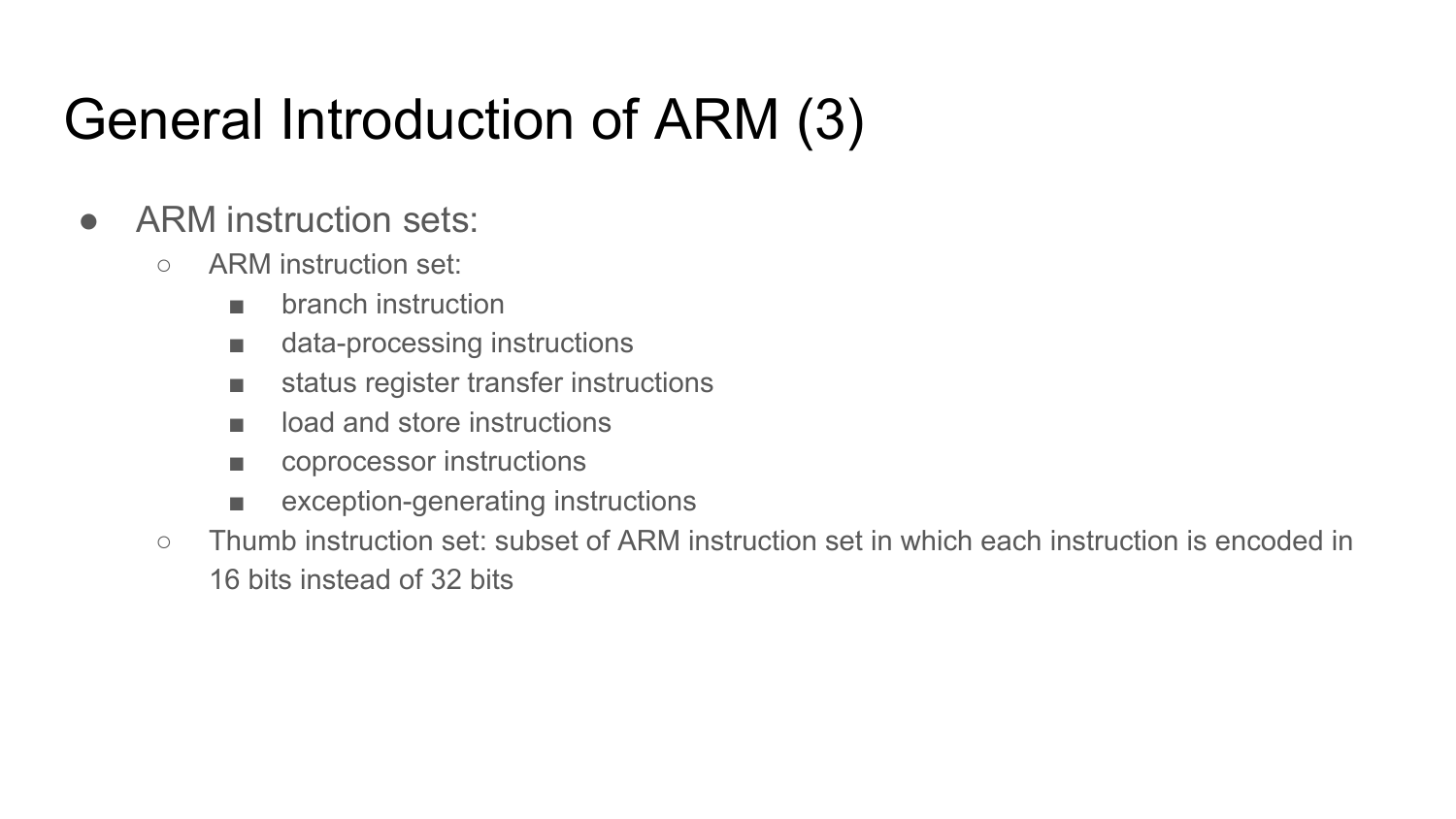#### General Introduction of ARM (4)

- ARM programmers' model:
	- data types:
		- byte
		- halfword
		- word
	- processor modes:
		- User: normal program execution mode
		- FIQ: high-speed data transfer or channel process
		- IRQ: general-purpose interrupt handling
		- Supervisor: protected mode for the operating system
		- Abort: implements virtual memory and/or memory protection
		- Undefined: supports software emulation of hardware coprocessors
		- System: runs privileged operating system tasks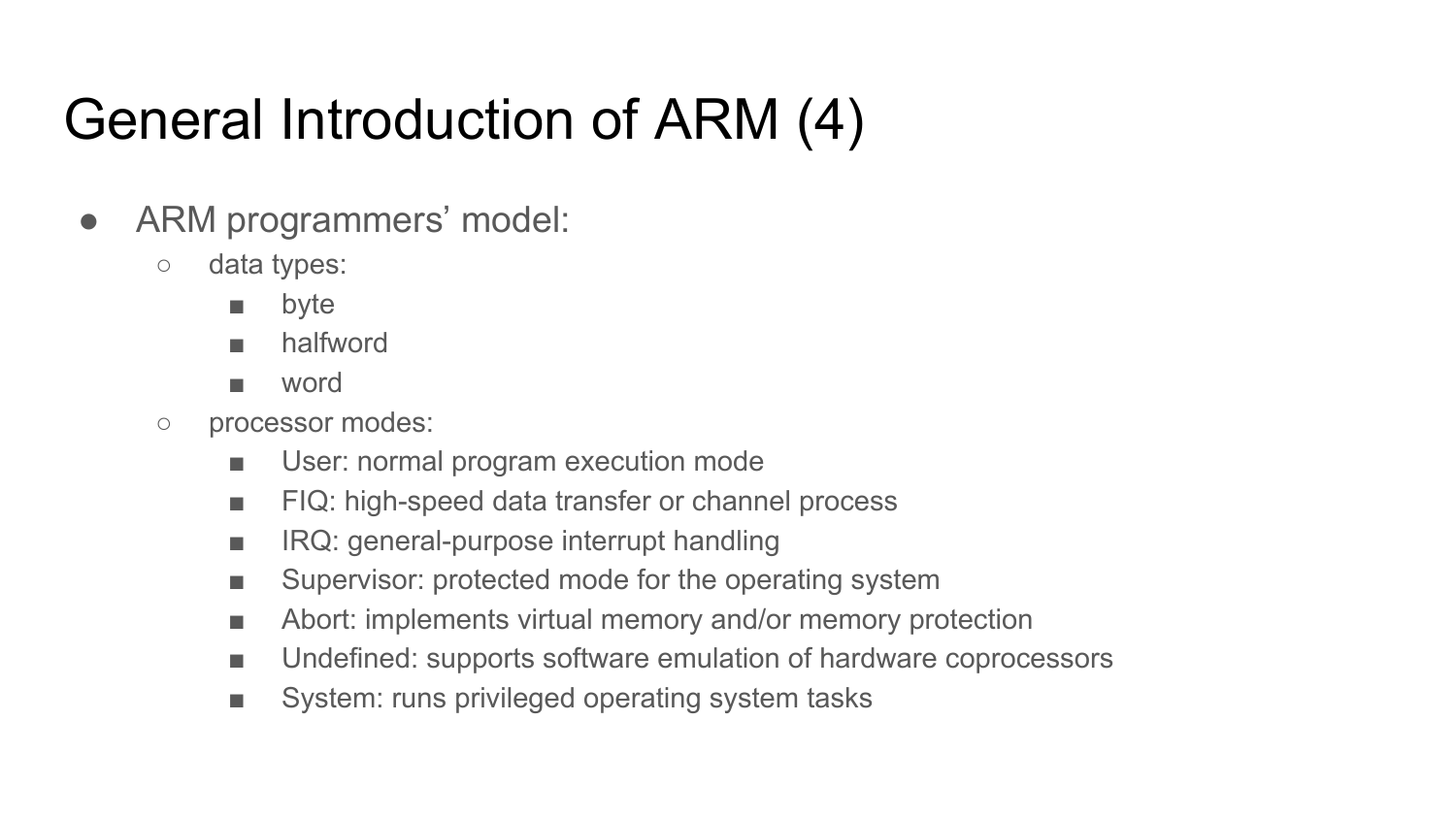#### General Introduction of ARM (5)

#### ● ARM exceptions:

- they are generated by internal and external sources to cause the processor to handle an event
- processor state before handling the exception is preserved
- more than one exception can arise at the same time.
- seven types of exception:
	- different priorities
	- managed through processor modes

| <b>Priority</b> |   | <b>Exception</b>                             |
|-----------------|---|----------------------------------------------|
| Highest         |   | Reset                                        |
|                 | 2 | Data Abort (including data TLB miss)         |
|                 | 3 | <b>FIO</b>                                   |
|                 | 4 | IRQ                                          |
|                 | 5 | Imprecise Abort (external abort) - ARMv6     |
|                 | 6 | Prefetch Abort (including prefetch TLB miss) |
| Lowest          | 7 | Undefined instruction<br>SWI                 |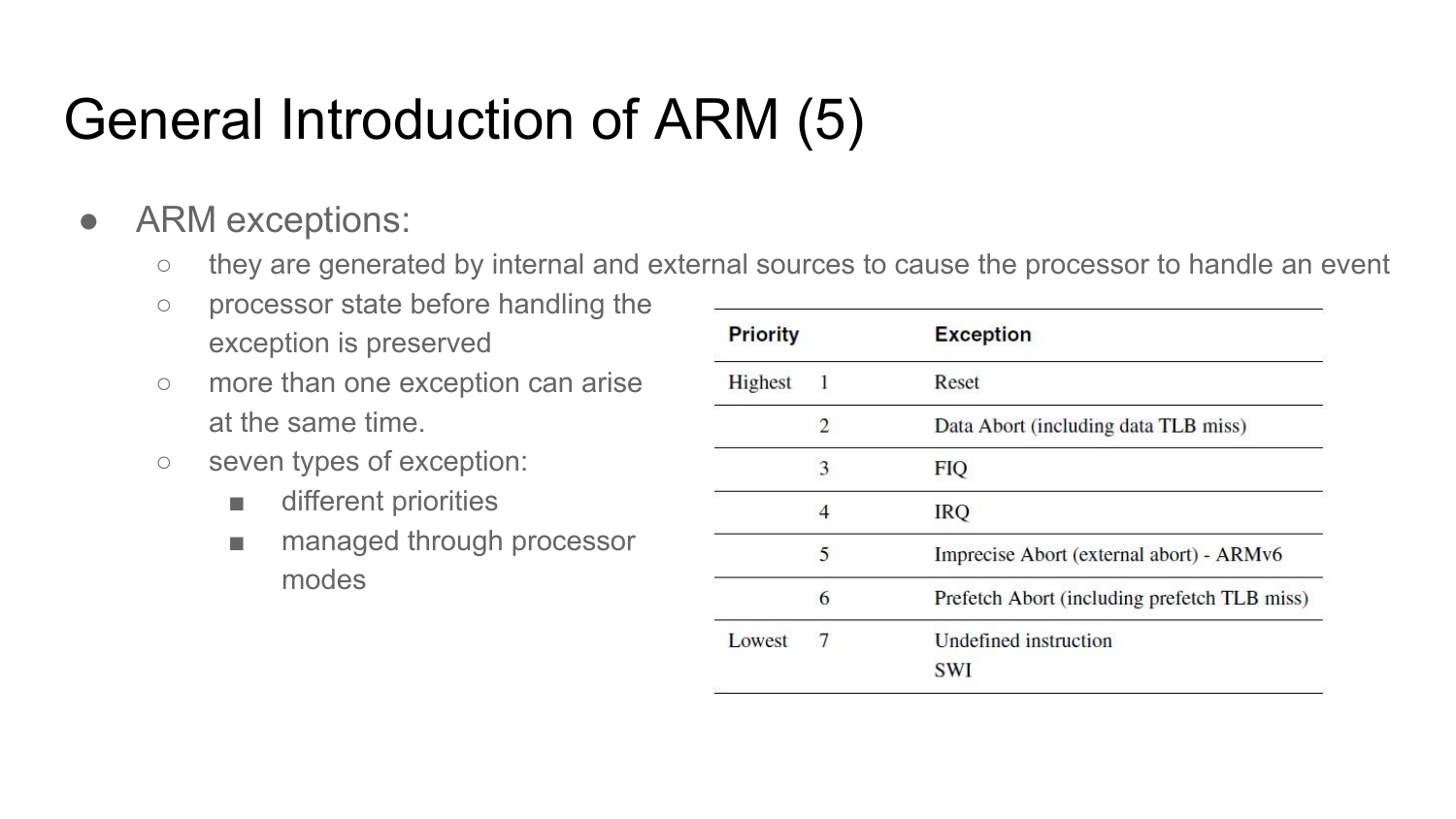#### General Introduction of ARM (6)

- ARM Memory architecture (1):
	- memory hierarchy dependent on overall system performance & costs goals
	- $\circ$  to point out the main features consider the following example:

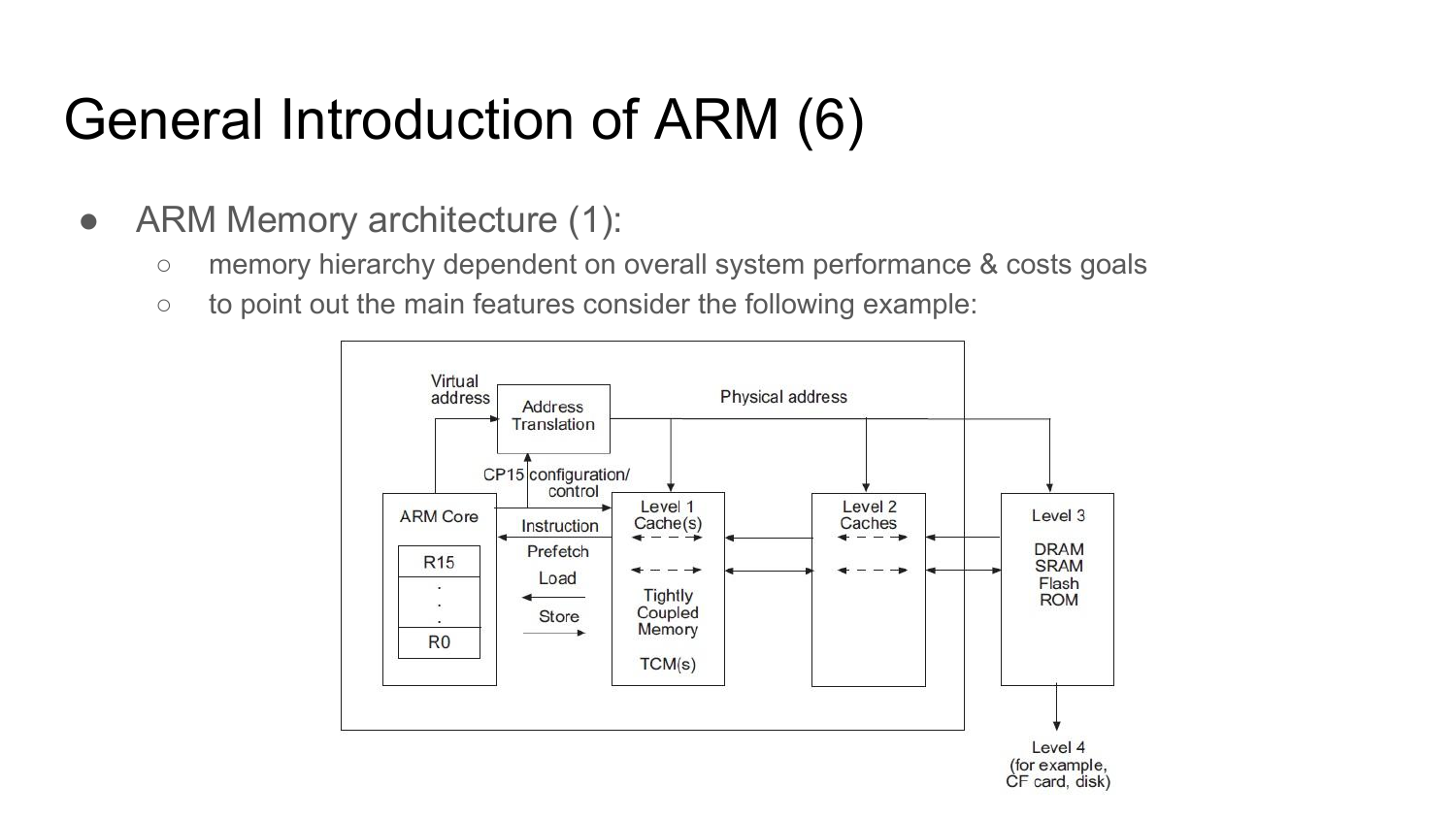#### General Introduction of ARM (7)

- ARM Memory architecture (2):
	- Caches:
		- size and organization readable from CP15's read-only Register 0
	- Tightly Coupled Memory (TCM): provide low latency memory that can be used by the processor without the unpredictability that is a feature of caches
	- System Control coprocessor (CP15): it manages standard memory and system facilities
	- Virtual Memory System Architecture (VMSA): control virtual-to-physical address mapping, access permissions to memory, and other memory attributes, based on the use of a Memory Management Unit (MMU)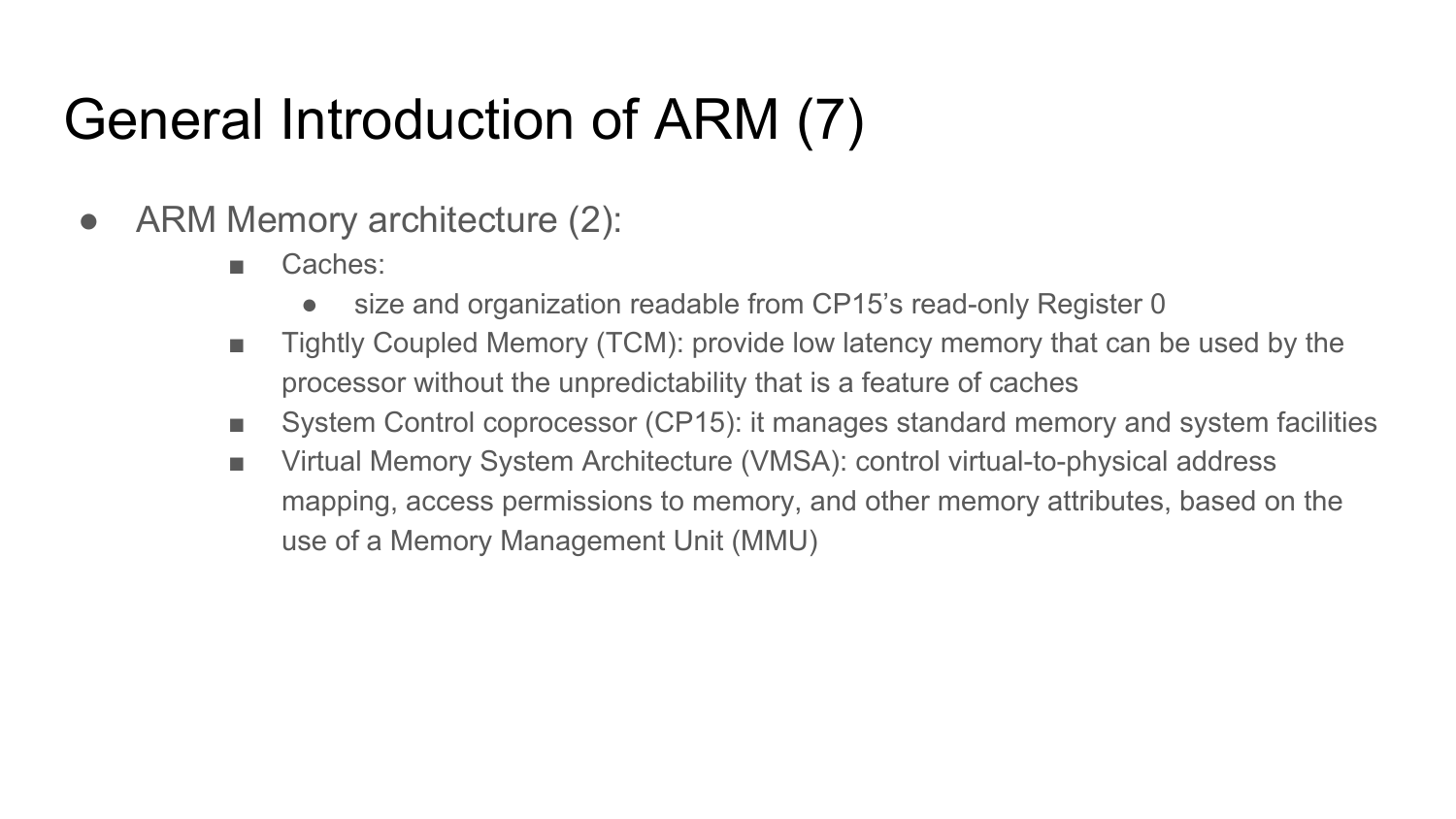#### Set of ARM processors

Widest range of microprocessor cores to address the performance, power and cost requirements for almost all application markets.



Processors grouped as follows:

- Cortex A: Highest performance, optimized for rich operating systems
- Cortex R: Fast response, optimized for high-performance, hard real-time applications
- Cortex M: Smallest/lowest power, optimized for discrete processing and microcontroller
- SecurCore: Tamper resistant, optimized for security applications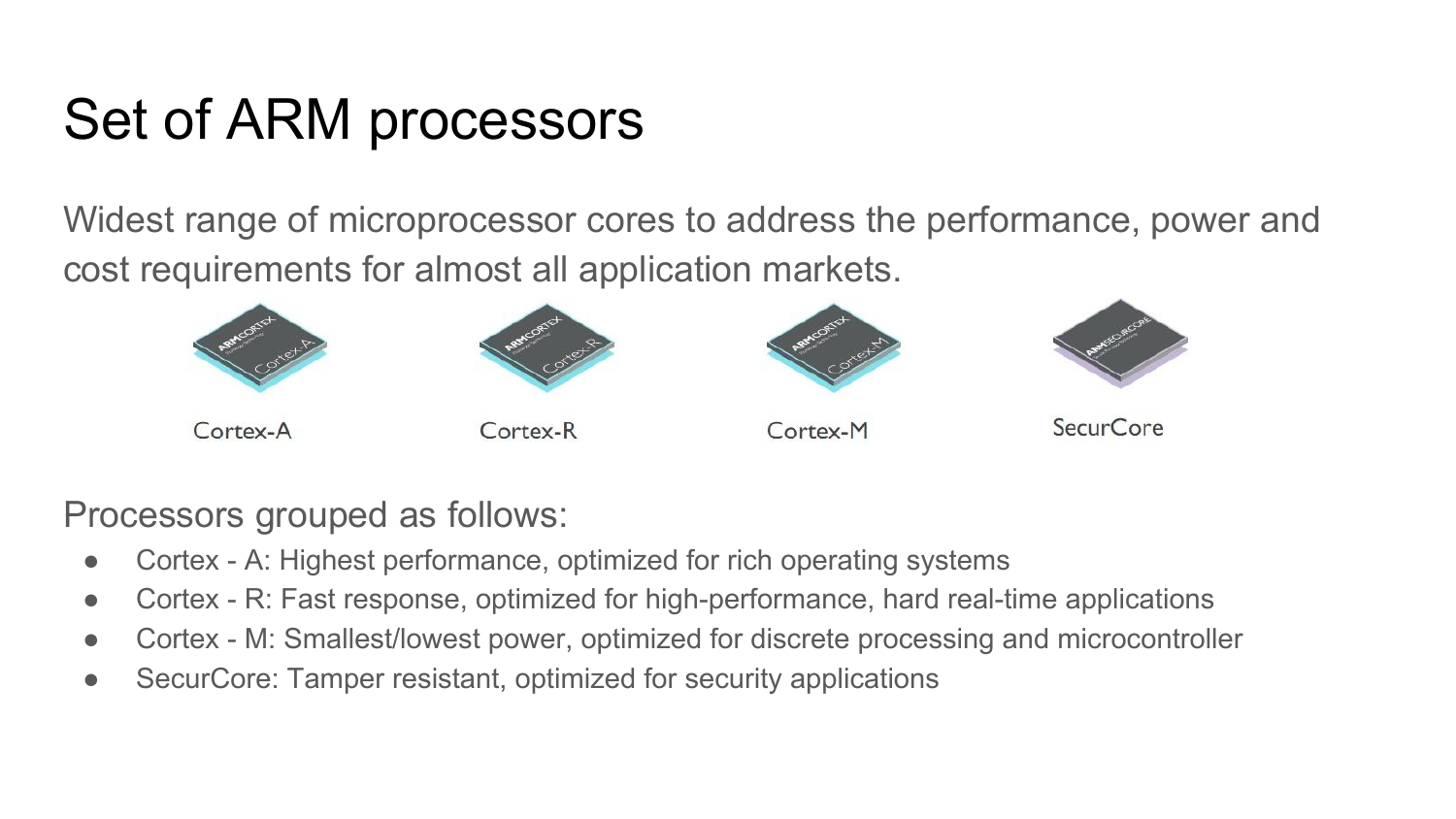- ARM M processors and ARM A processors

| <b>ARM M core</b>                  | i.MX 6 Series<br><b>ARM A core</b> |
|------------------------------------|------------------------------------|
| Single Core                        | Multi Core capable                 |
| $<$ 550MHz                         | $< 2.5$ Ghz                        |
| <b>Single Application targeted</b> | <b>Operating System targeted</b>   |
| Low Power focused                  | High computational Power focused   |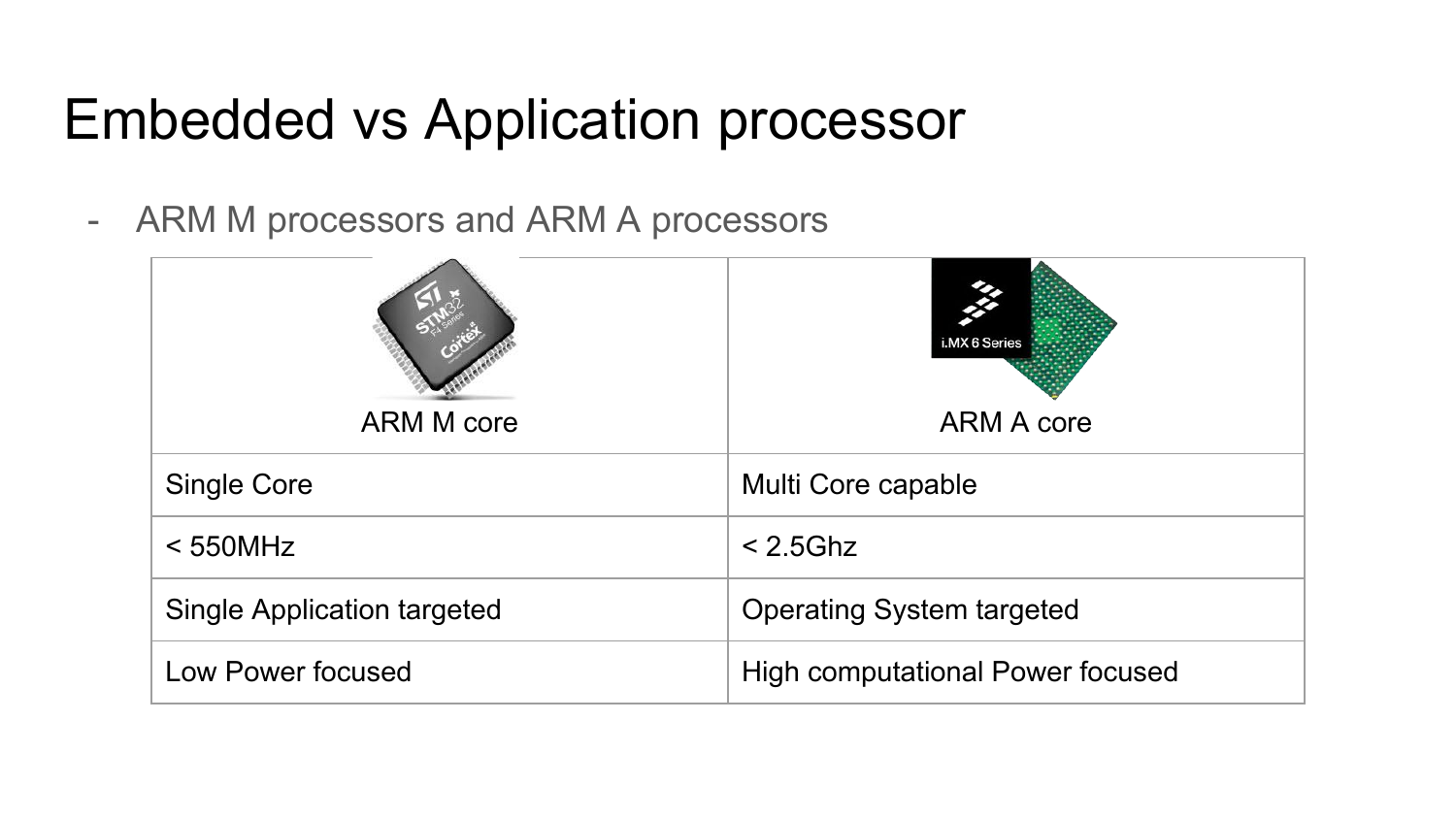- Major Core differences

ARM A:

Support Features which are [negligible](http://www.dict.cc/englisch-deutsch/negligible.html) for ARM M processors such as: MMU & MPU External Memory interface

ARM M:

Have more advanced Features in terms of low power operation such as:

- Several low power operating mods
- Power consumption optimized peripherals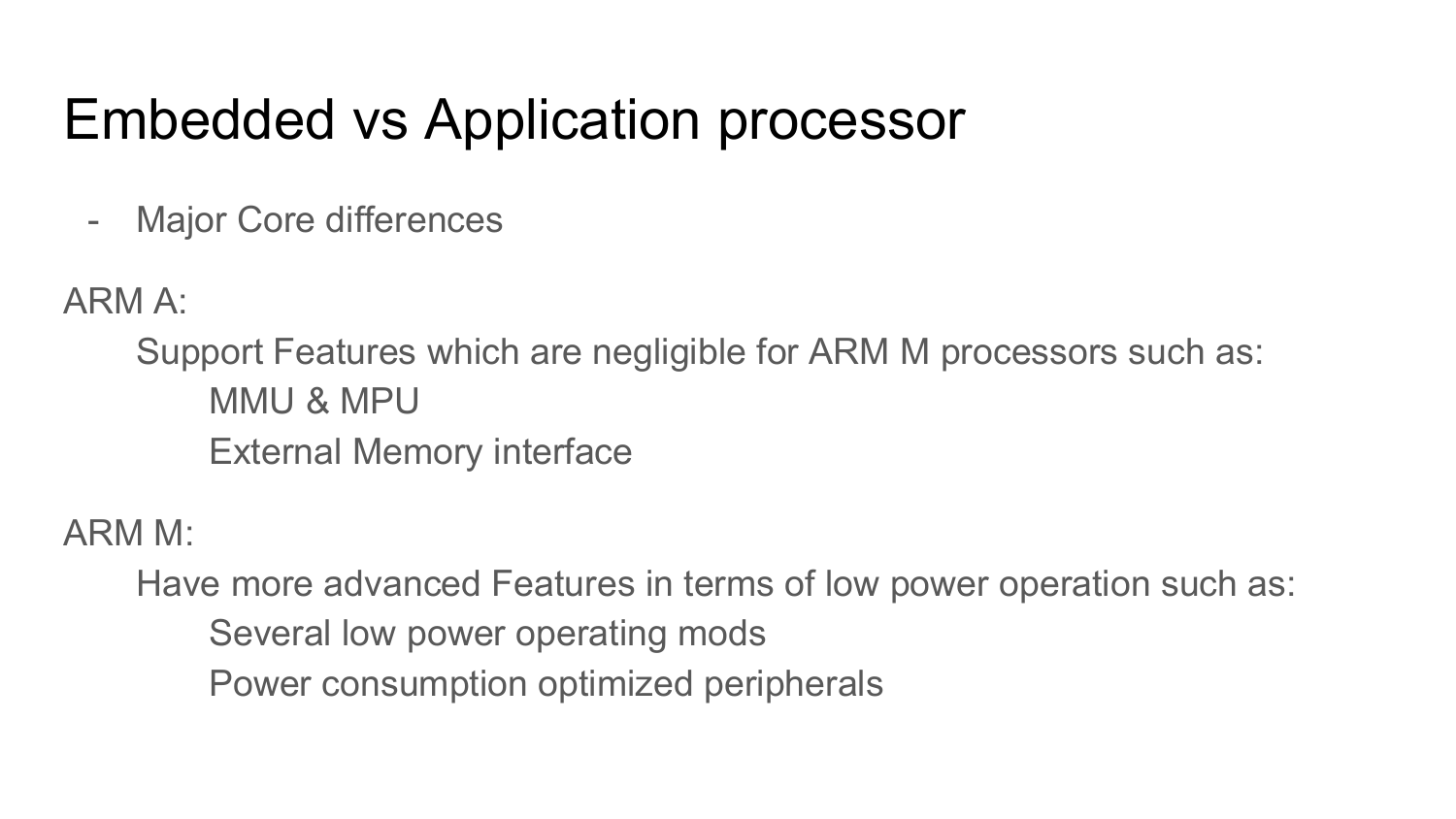- Performance difference

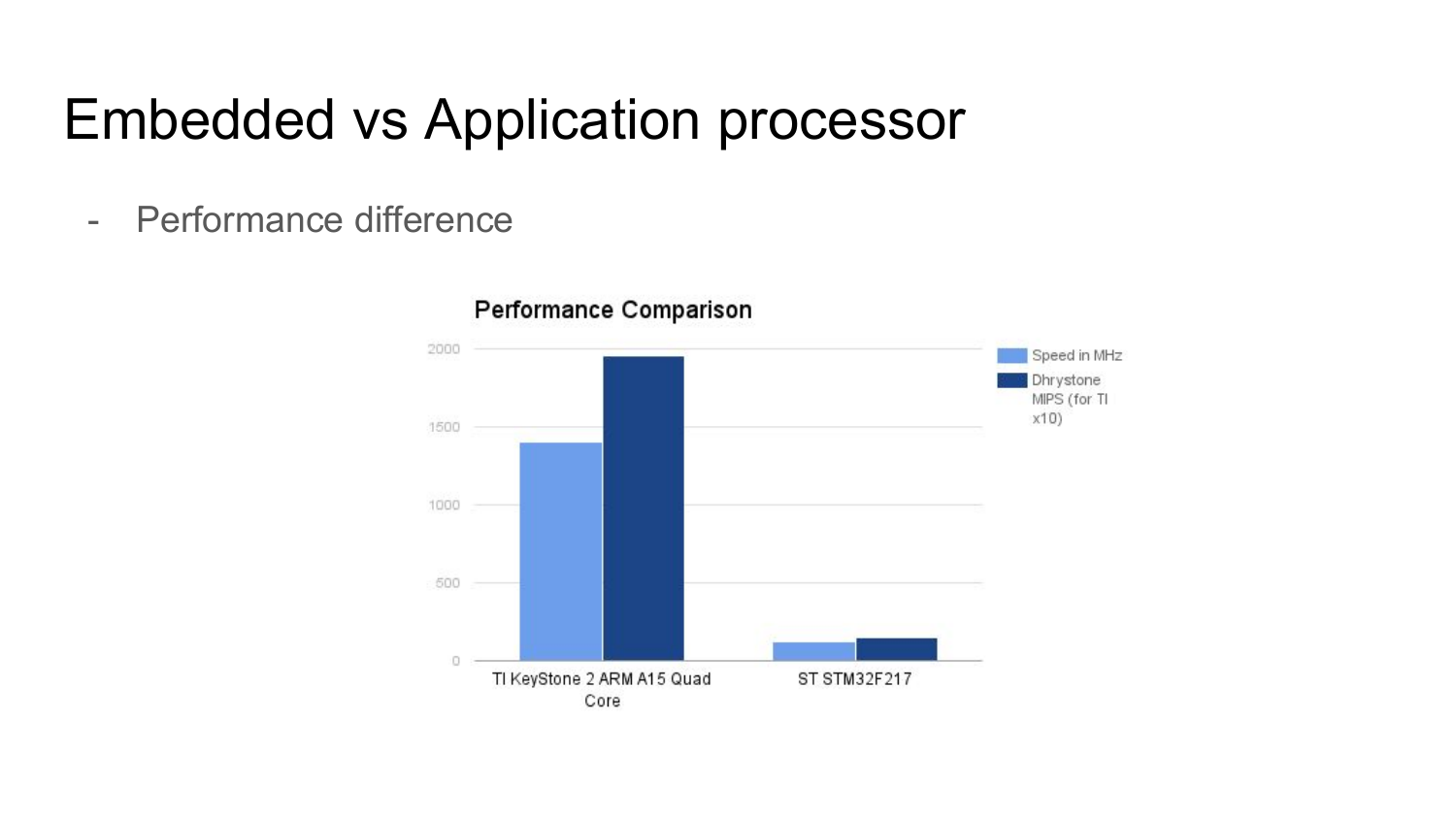- Applications

ARM M: ARM A:

Wearables Car Infotainment Real Time Control **Smartphones** 

IoT Products Multimedia Appliances Co- Processing **Co-** Processing **Demanding computational Tasks**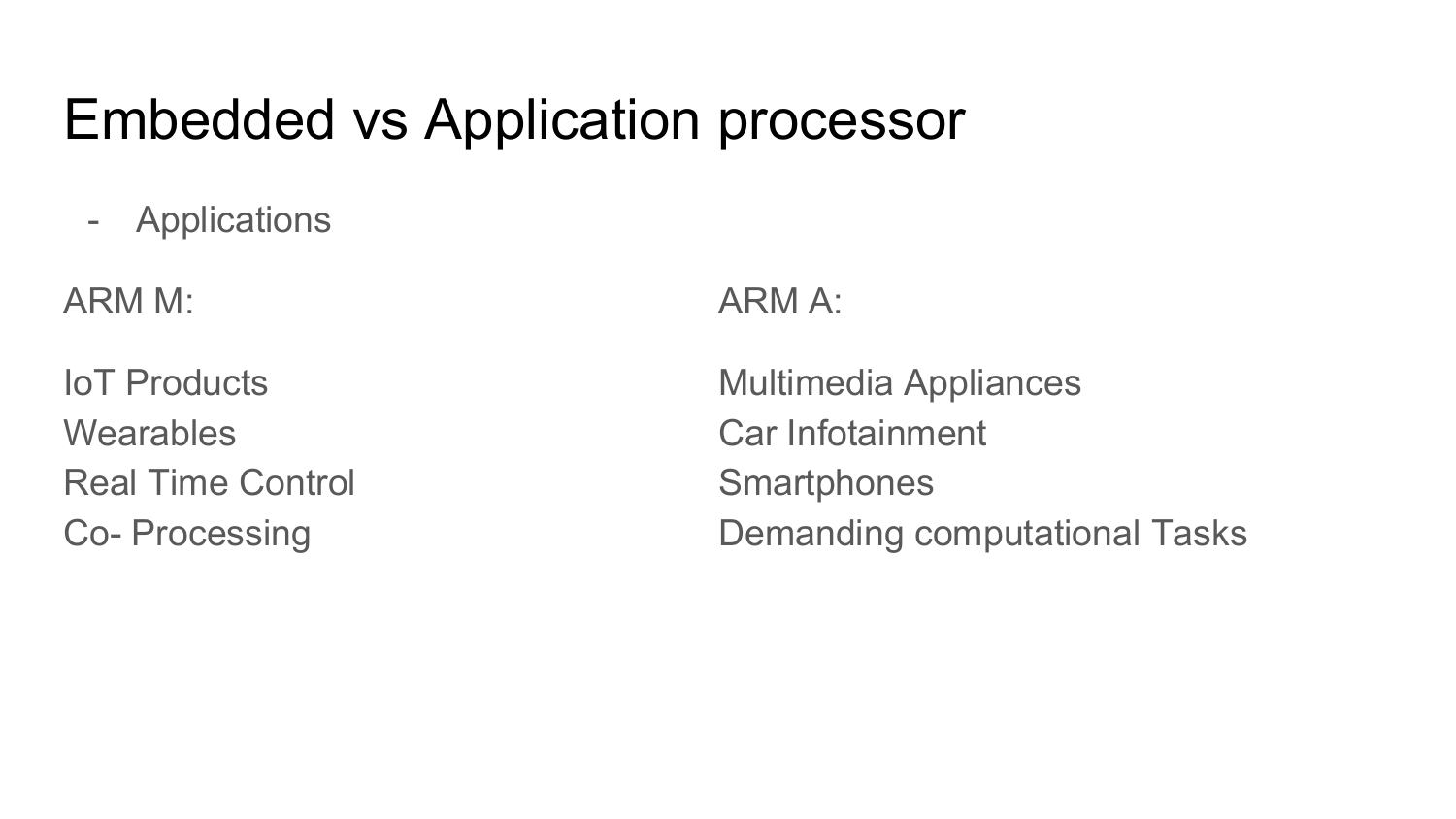#### ARM 11 (ARMv6 architecture)

Raspberry PI V1



The Raspberry Pi is a [credit card](https://en.wikipedia.org/wiki/Credit_card)-sized [single-board computers](https://en.wikipedia.org/wiki/Single-board_computer) developed to promote the teaching of basic [computer](https://en.wikipedia.org/wiki/Computer_science)  [science](https://en.wikipedia.org/wiki/Computer_science) in schools and in [developing](https://en.wikipedia.org/wiki/Developing_countries)  [countries](https://en.wikipedia.org/wiki/Developing_countries). Developed by the [Raspberry Pi](https://en.wikipedia.org/wiki/Raspberry_Pi_Foundation)  [Foundation](https://en.wikipedia.org/wiki/Raspberry_Pi_Foundation) in the [United Kingdom](https://en.wikipedia.org/wiki/United_Kingdom).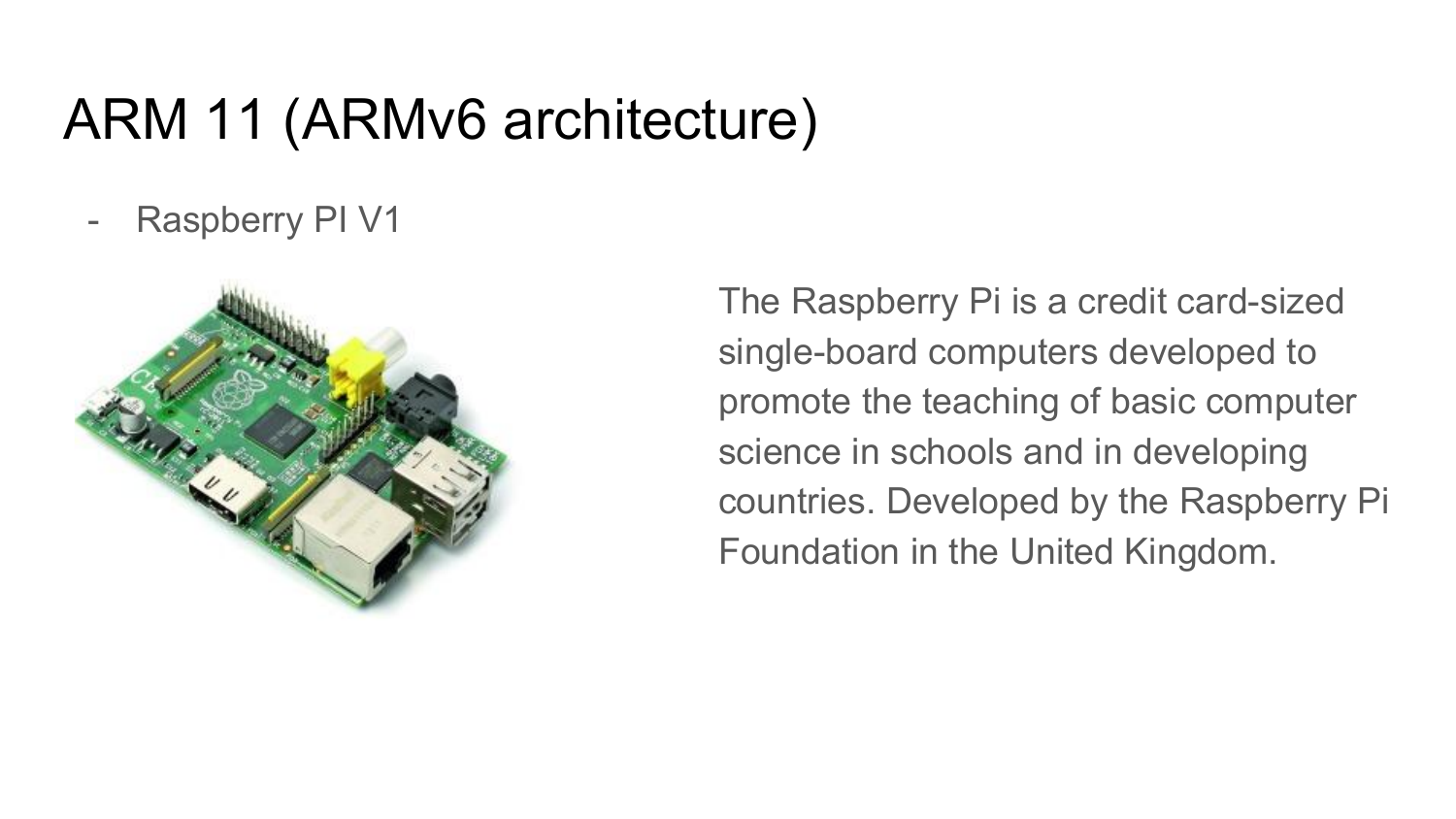#### ARM 11 (ARMv6 architecture)

- Main Features
	- Broadcom BCM2835 SOC
	- 700MHz ARM1176JZF-S (ARM11) processor (ARM v6 architecture)
	- Performance equal to an 300MHz Pentium2
	- L1/L2 Cache 16KB/128KB
	- 512MB RAM
	- integrated GPU
- Commercial Products
	- Slice Media Player
	- OTTO GIF Camera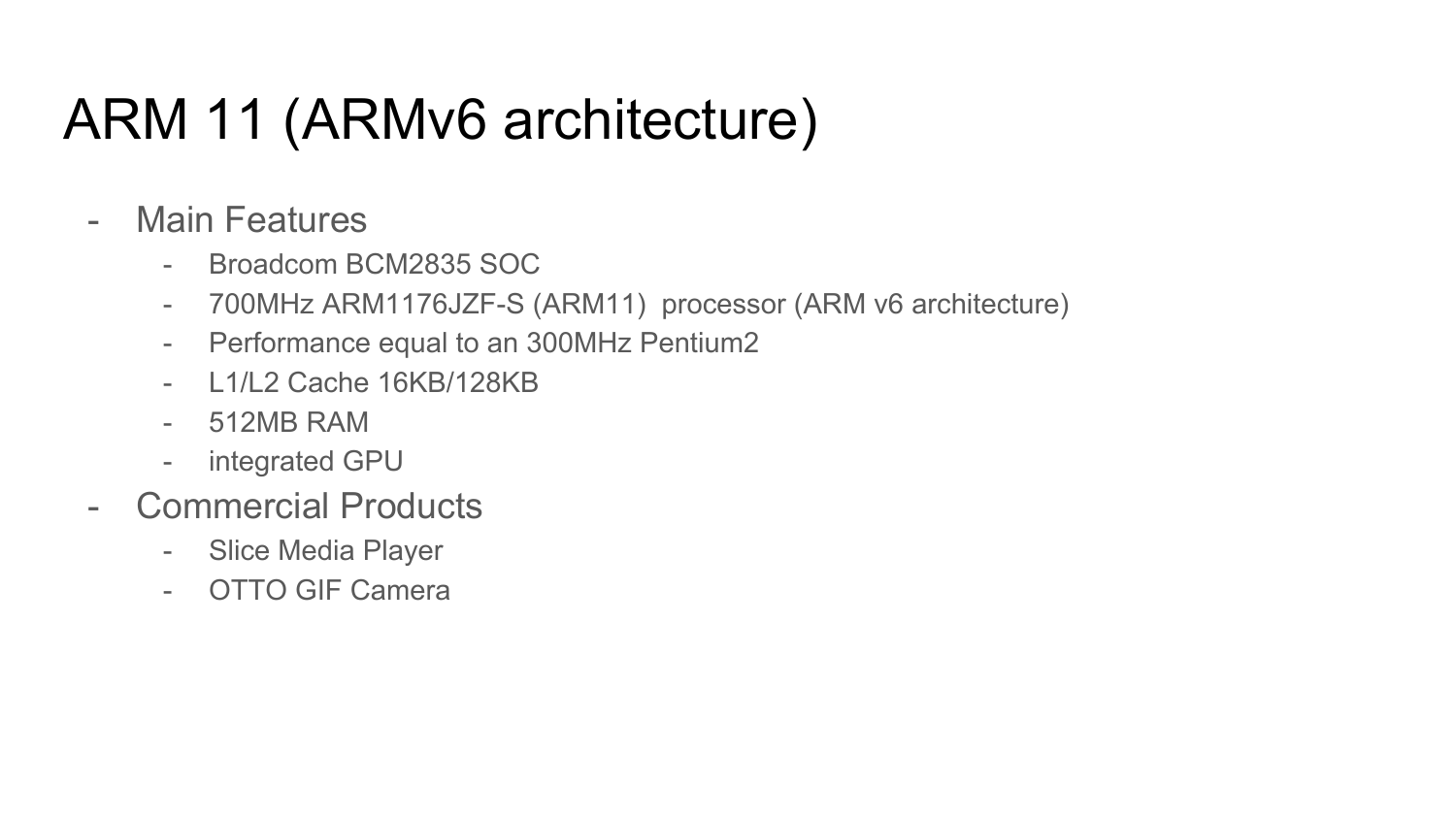#### Example of embedded ARM processor: Cortex-M3

- Offers superior efficiency and flexibility and is specifically developed for response and power sensitive applications
- Thumb-2 Instruction Set Architecture (ISA)
	- supports 16- and 32-bit instructions
	- can be mixed without extra complexity and without reducing the Cortex-M3 performance
- 3-stage Pipeline Core Based on Harvard Architecture
	- reduced bottlenecks common to shared data and instruction buses
- Quickly Servicing Critical Tasks and Interrupts
	- $\circ$  from the low energy modes, it is active within 2 us and delivers 1.25 DMIPS/MHz
	- up to 240 physical interrupts with 1-256 levels of priority
- Reducing the 32-bit Footprint
	- small footprint reduces system cost
	- reduced application's active periods (the periods where the CPU is handling data) increases the application's battery lifetime significantly